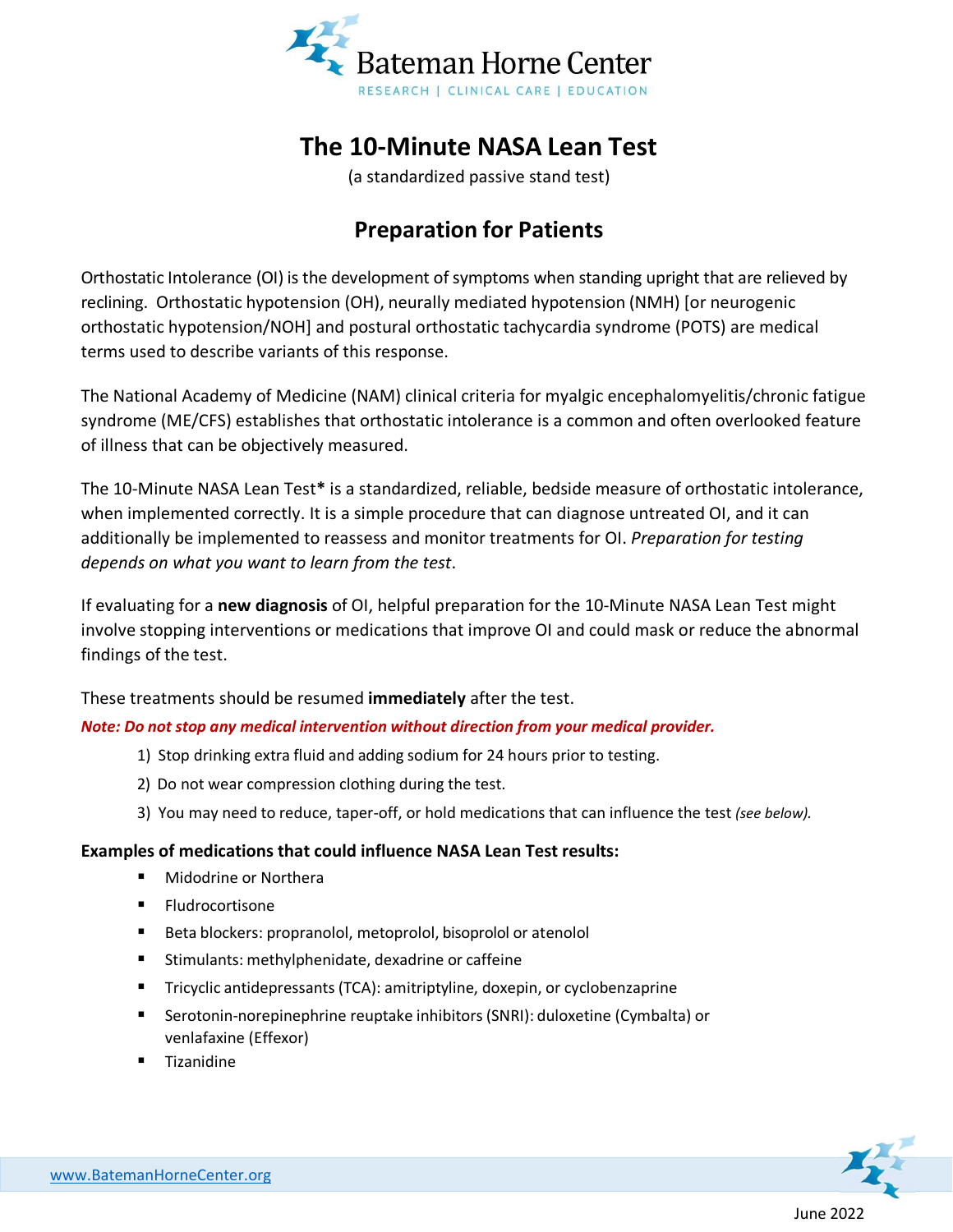

If the goal of testing is to **assess treatments and interventions**, perform the 10-Minute NASA Lean Test again, mid-day on the current/full treatment regimen of fluids, sodium, compression, and medications.

### **During the actual test:**

- Do your best to release excess muscle tension (try to relax your arms and legs), limit compensatory movements of the legs or body, and avoid excess chatty conversation.
- Report any symptoms you are experiencing at any phase of the test.
- Be sure to vocalize if any of the symptoms feel like your illness presentation, and/or if you feel you are about to faint.
	- o Ideally, the test should be stopped before fainting occurs.

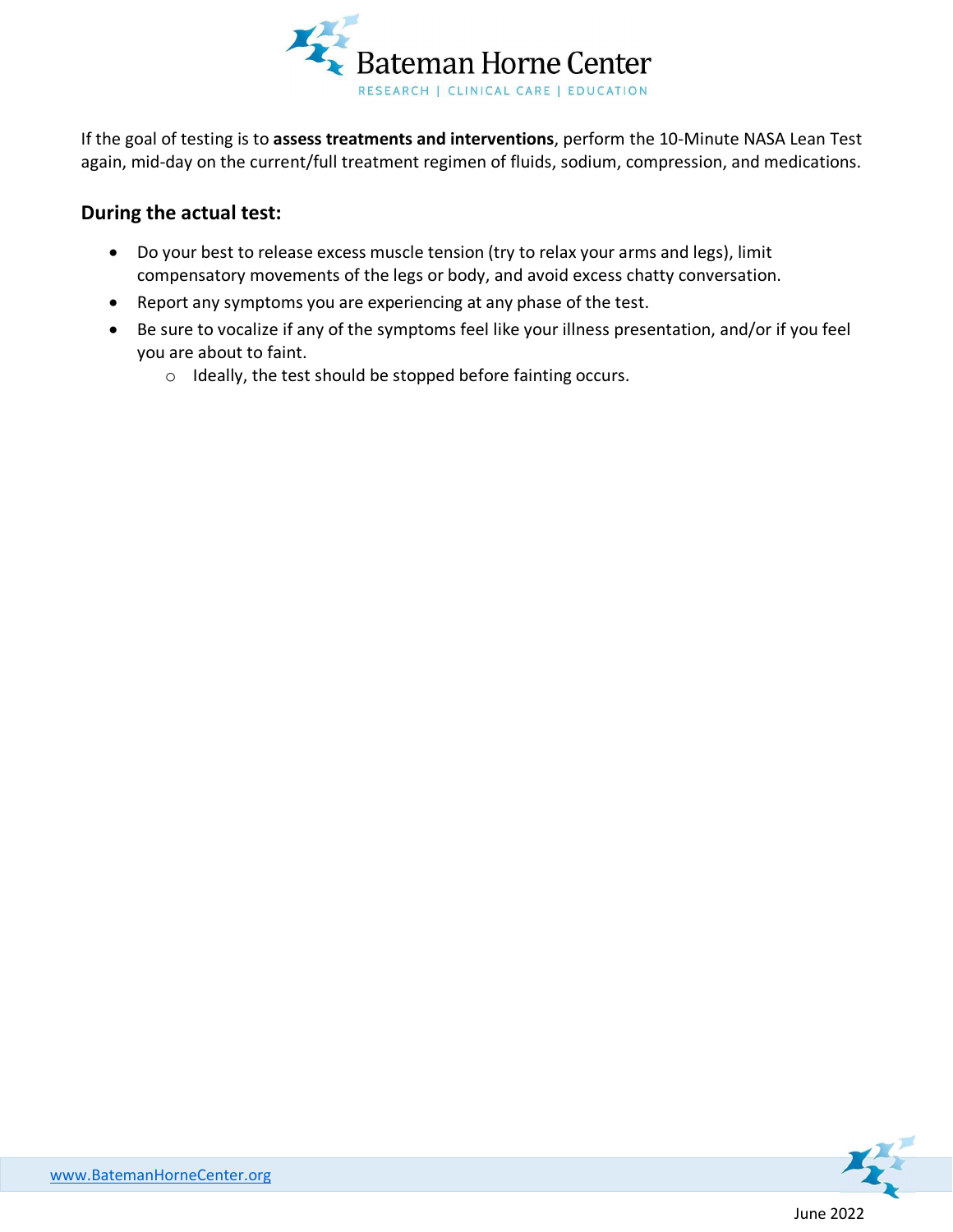





## **Orthostatic Vital Signs/The 10-Minute NASA Lean Test**

|                    | <b>Blood Pressure (BP)</b> |                  | <b>Heart Rate</b> |                   |
|--------------------|----------------------------|------------------|-------------------|-------------------|
|                    | Systolic                   | <b>Diastolic</b> | bpm               | Comments/Symptoms |
| Supine 1 minute    |                            |                  |                   |                   |
| Supine 2 minute    |                            |                  |                   |                   |
|                    |                            |                  |                   |                   |
|                    |                            |                  |                   |                   |
| Standing 0 minute  |                            |                  |                   |                   |
| Standing 1 minute  |                            |                  |                   |                   |
| Standing 2 minute  |                            |                  |                   |                   |
| Standing 3 minute  |                            |                  |                   |                   |
| Standing 4 minute  |                            |                  |                   |                   |
| Standing 5 minute  |                            |                  |                   |                   |
| Standing 6 minute  |                            |                  |                   |                   |
| Standing 7 minute  |                            |                  |                   |                   |
| Standing 8 minute  |                            |                  |                   |                   |
| Standing 9 minute  |                            |                  |                   |                   |
| Standing 10 minute |                            |                  |                   |                   |